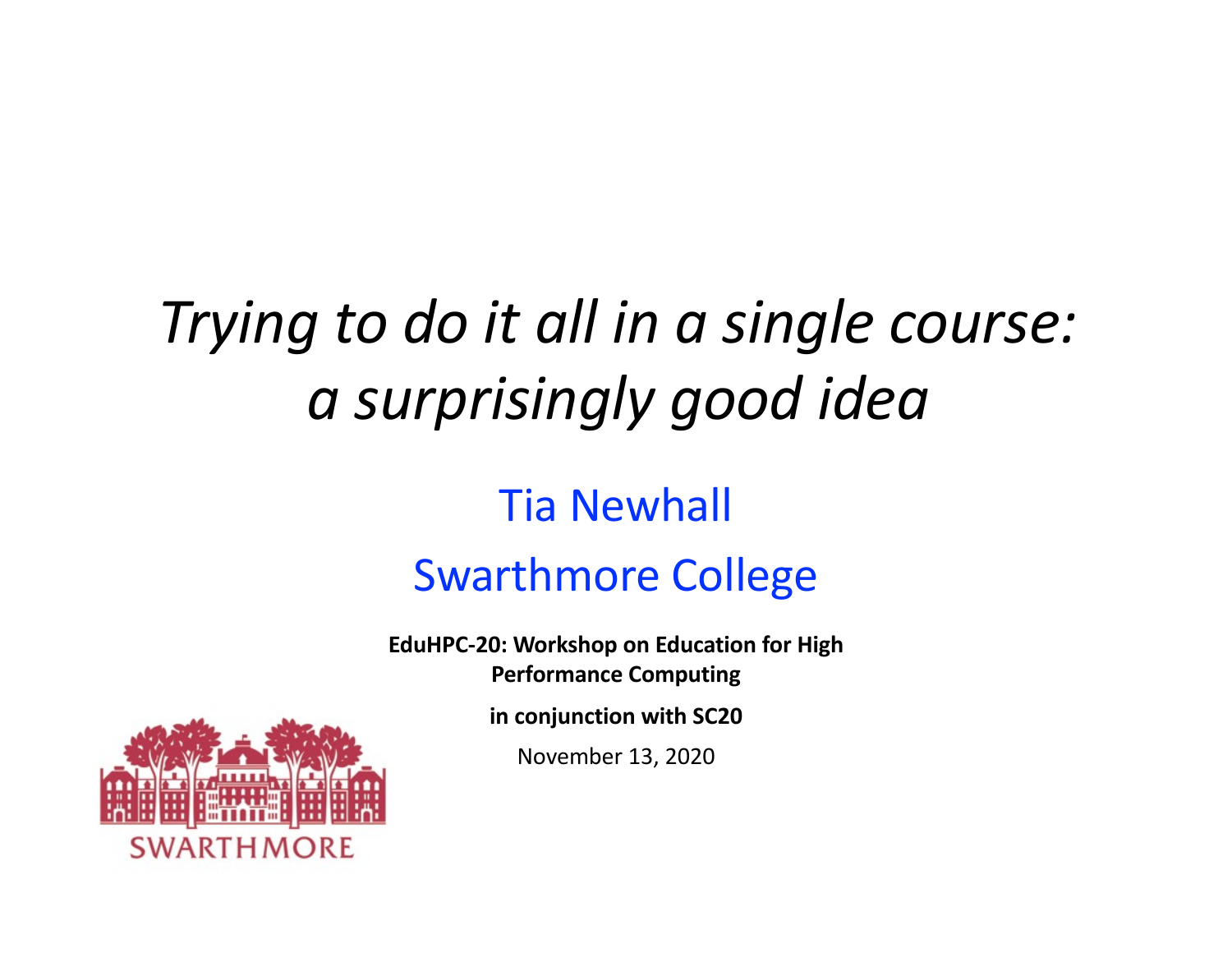#### PDC at the undergraduate level

#### **Important to expose students to breadth of PDC**:

- 2 huge fields, lots of approaches/solutions/problems
- PDC increasingly touches all of CS
- Prepare students for graduate study and careers

#### **There must be depth**:

- Time and multiple opportunities to develop understanding
- problem solving/thinking/analysis/application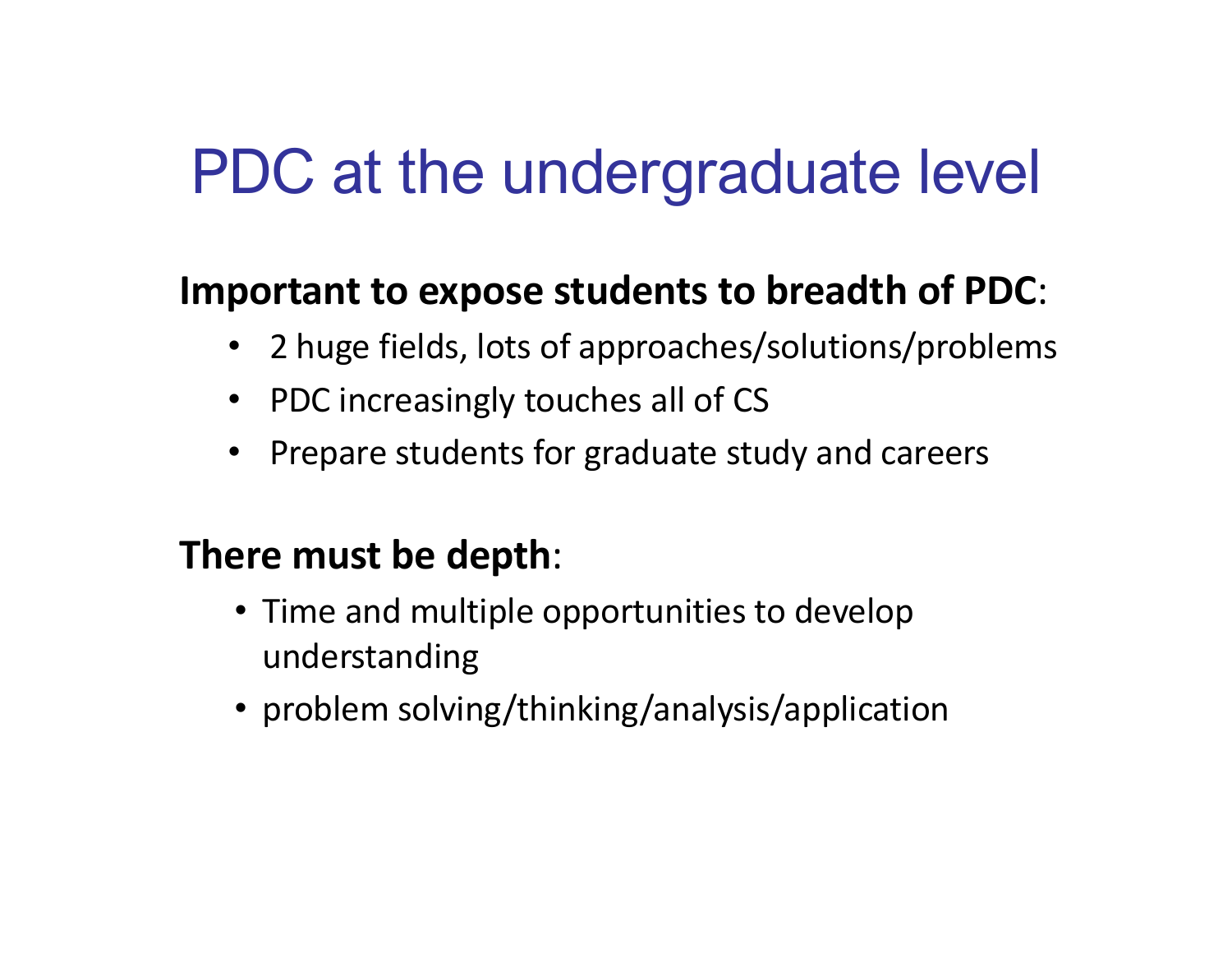#### PDC all in one Course

Seems like a bad idea:

- Two huge fields!
- Lose developing deep/real understanding of PDC
- Lose developing PD thinking and problem solving

Actually: 1 course can provide large breadth of exposure to PDC while developing deep PDC thinking and problem solving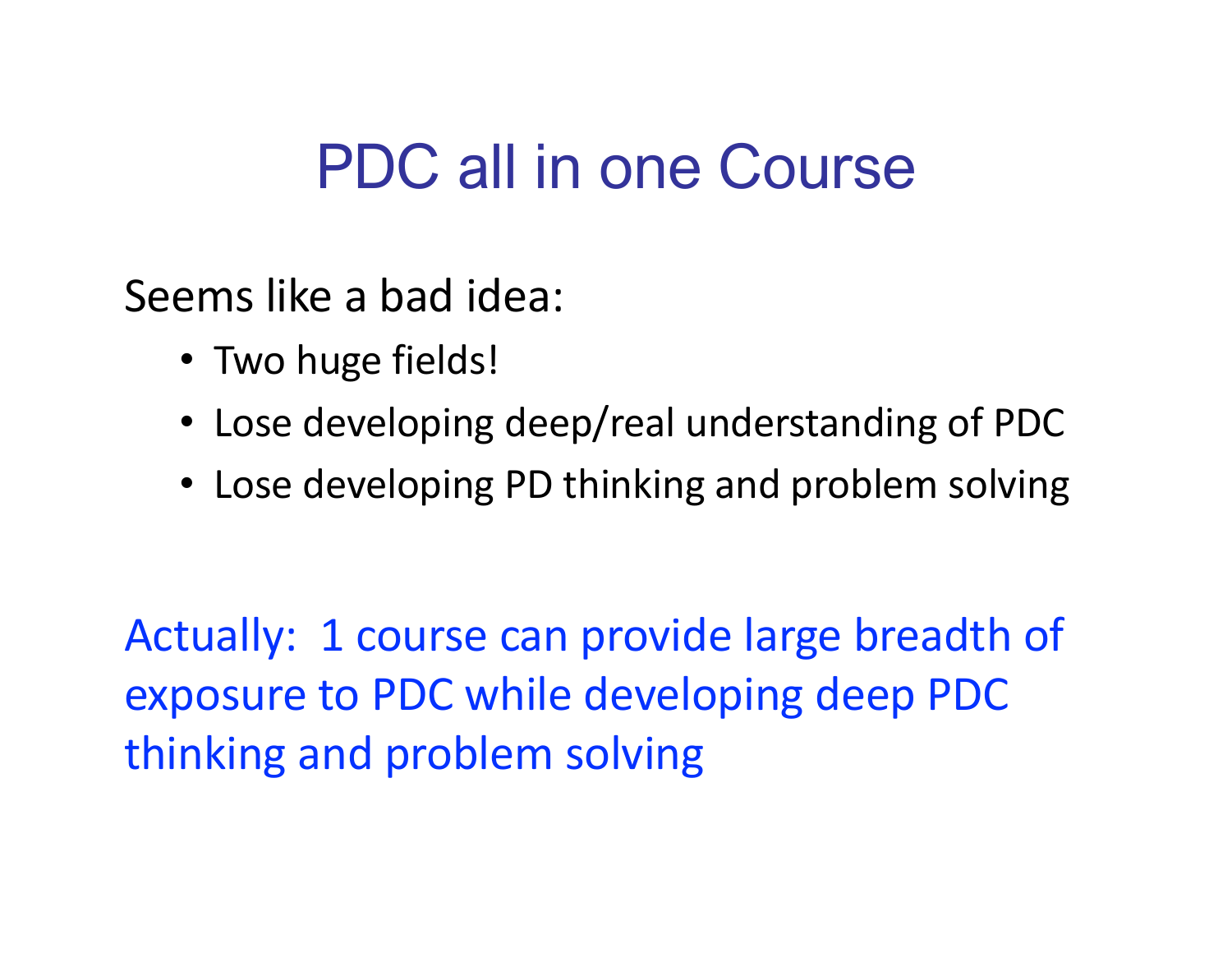## Why single course?

Constraints of a Small Institution

- Fewer faculty, Smaller number of courses
- Liberal Arts College: most courses outside of major fewer total courses in major: 8 course CS major

Constraints led to "Do it all in 1 Course" approach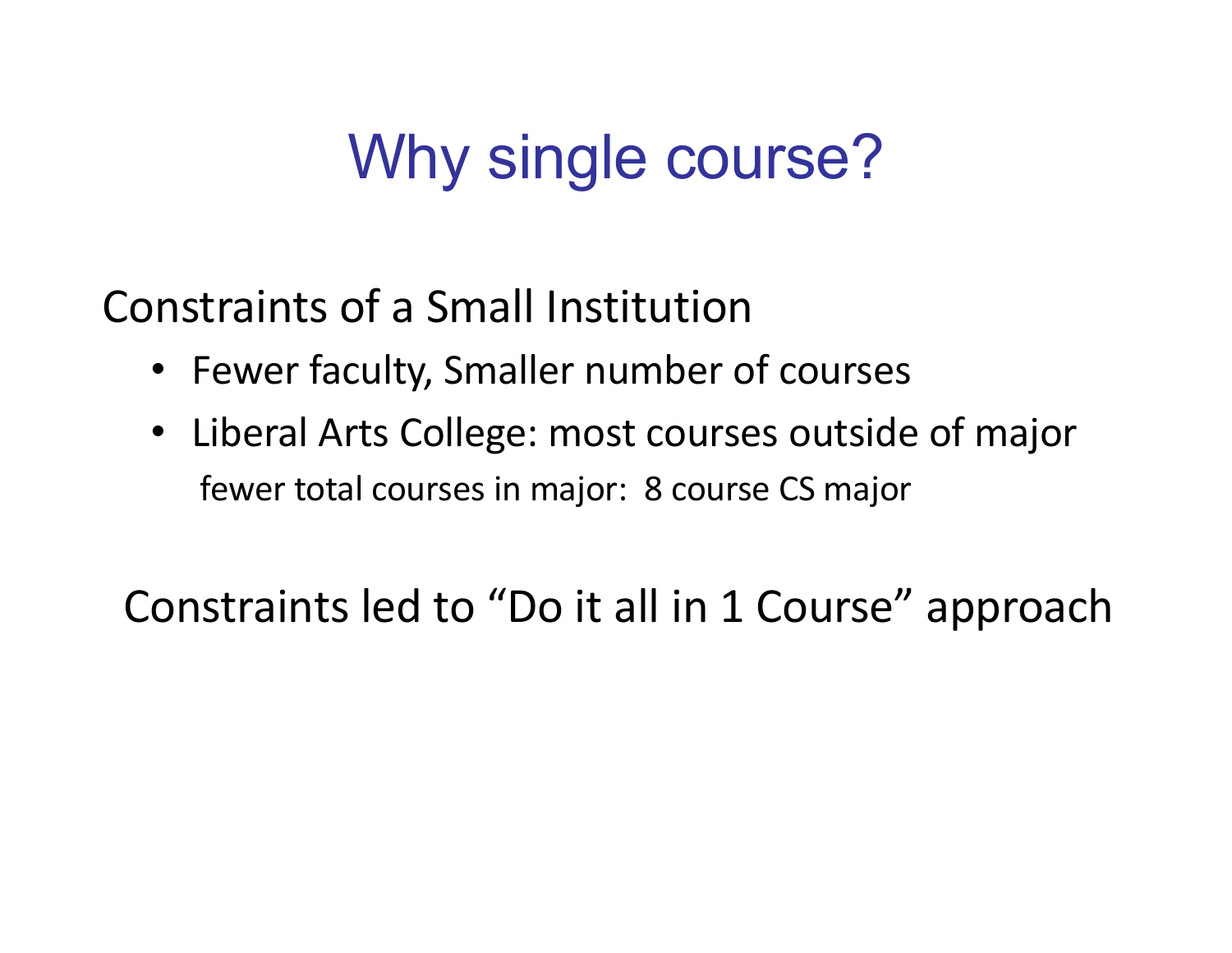### Curricular Goals

#### Expose to Breadth of PDC

• broad range of PDC topics, concepts, thinking, in different contexts (systems, algorithms, language, tools, applications)

#### Develop Depth in PDC

• Understanding, thinking, analysis, problem solving

#### Additional department/institution goals:

- Writing-intensive, written & oral presentations
- Research paper reading & discussion
- Independent research project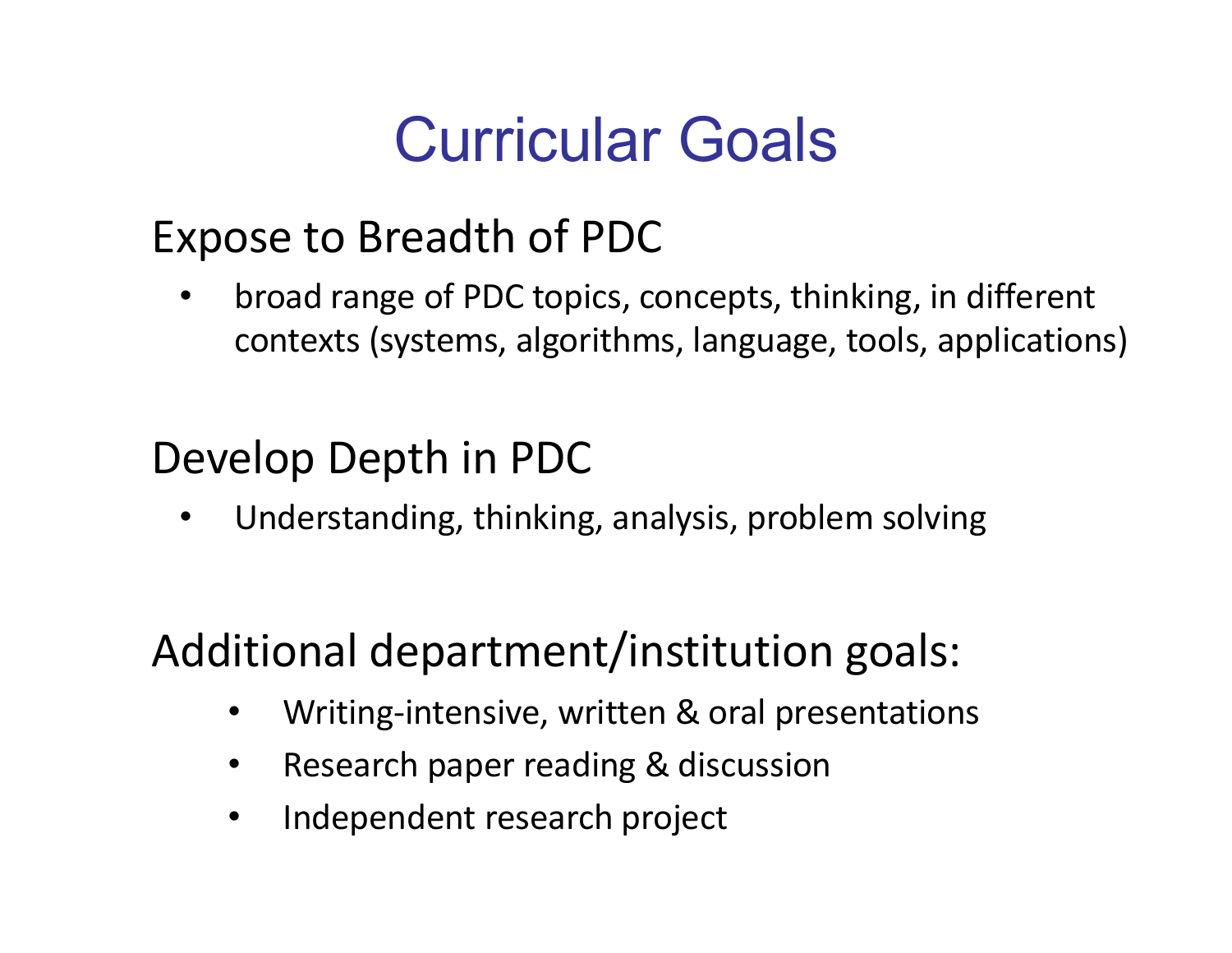### Student's Background

Only assume students have had our intro sequence

- CS1, CS2, Intro. to Computer Systems
- Recommend students take 1 UL before this course

Aided by Intro. to Computer Systems pre-req:

- First introduces parallelism, multicore, pthreads
- All enter with some parallel thinking/analysis
- Frees up time to add more advanced PDC topics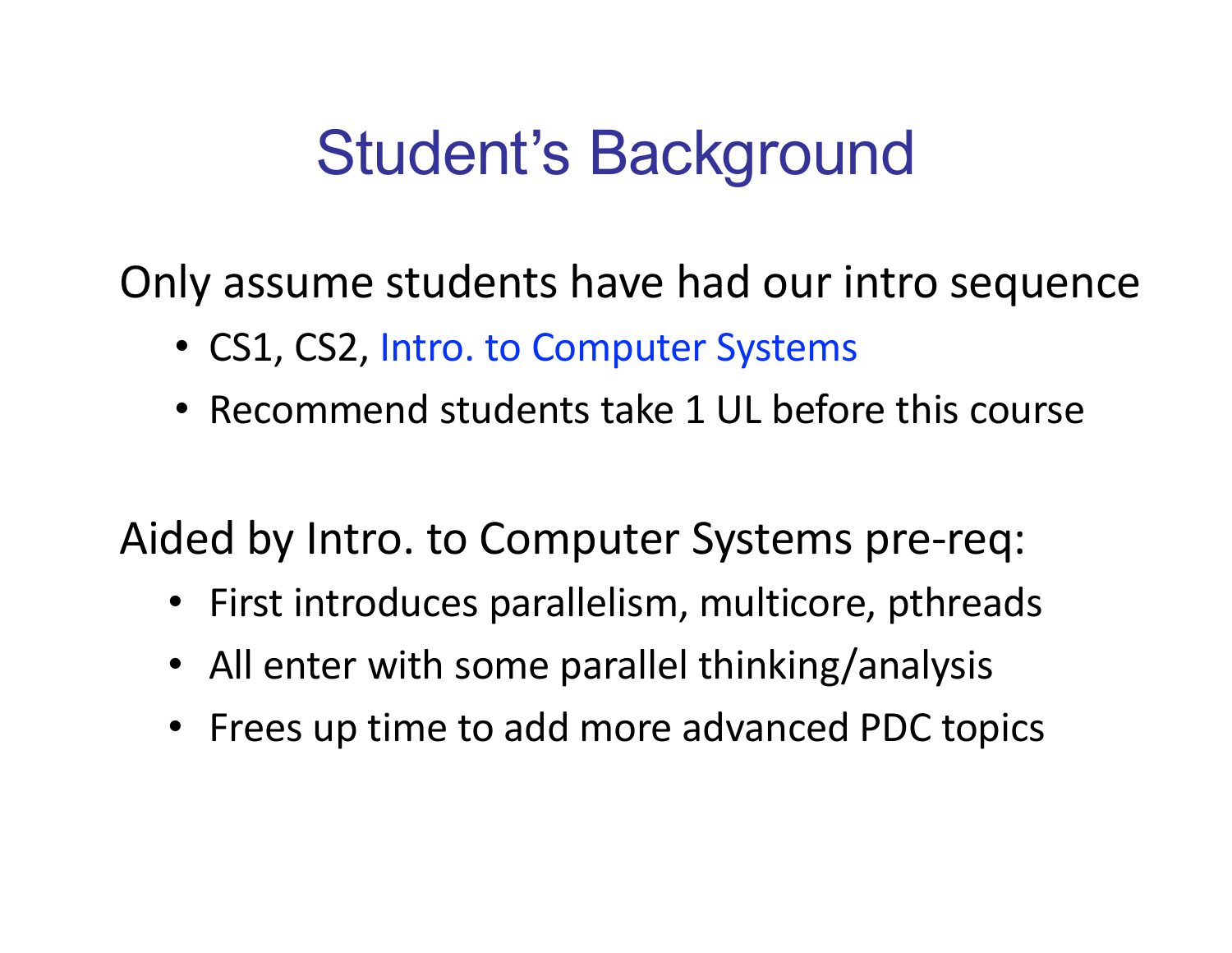### Course Structure

Two Parts:

- ½ Lecture based: lecture and in-class problems
- ½ Seminar-style: research paper discussion

Also Lab Component:

First half: programming assn. diff lang, tools

- Pthreads, TCP client/server, Cuda, MPI, OpenMP
- designing experiments & analysis

Second Half: focus on course project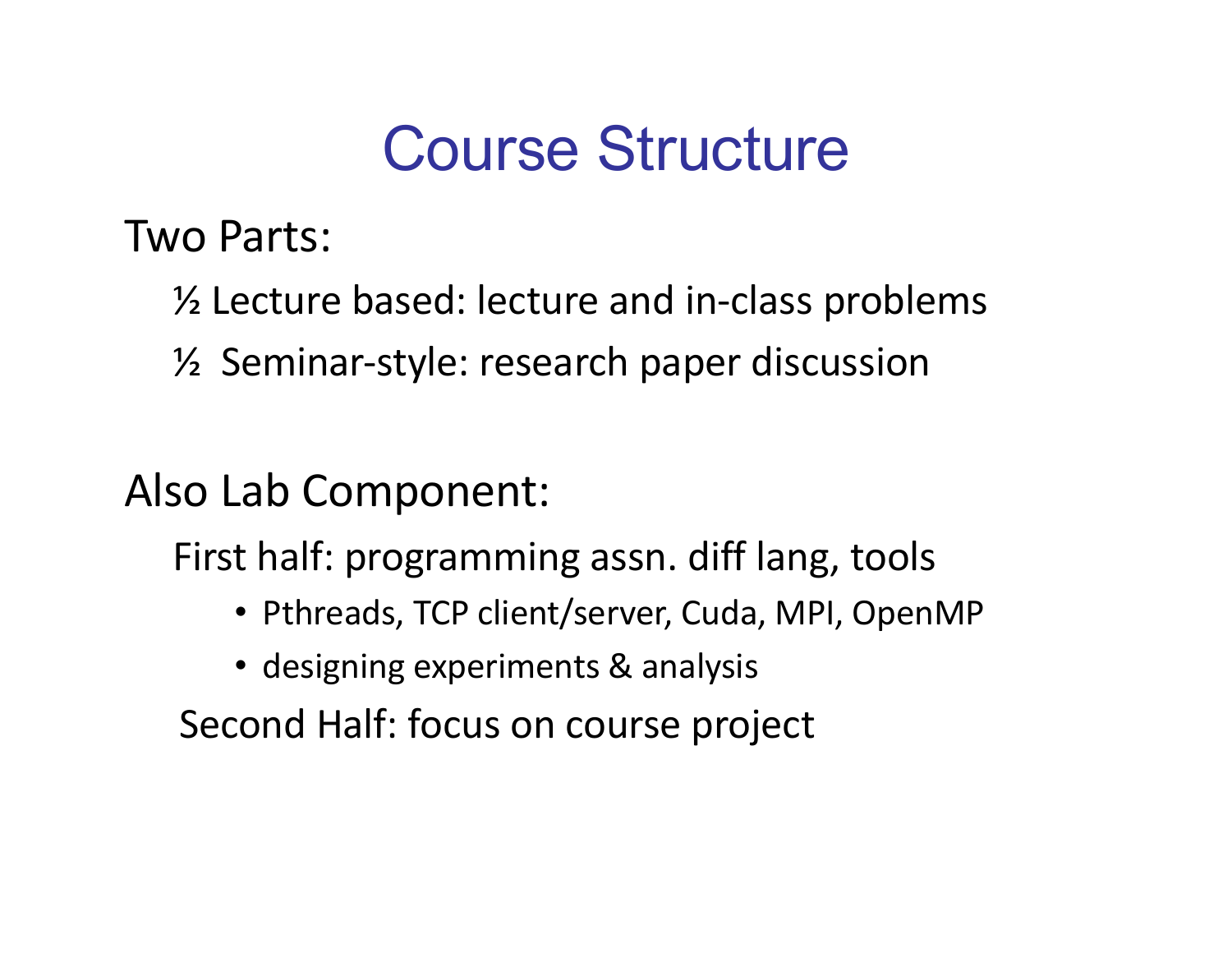### Lecture

- Broad range of PDC topics:
	- architecture, algorithms, analysis, systems, languages
- Overarching unifying theme of Scalability
	- Ties disparate topics together
	- Depth: apply in different contexts
- In-lecture group problem solving activities (Systems Eval, Parallel Soln, Alg. Analysis, Consensus, …)
	- Students more engaged with problem and solutions
	- Students more comfortable participating in general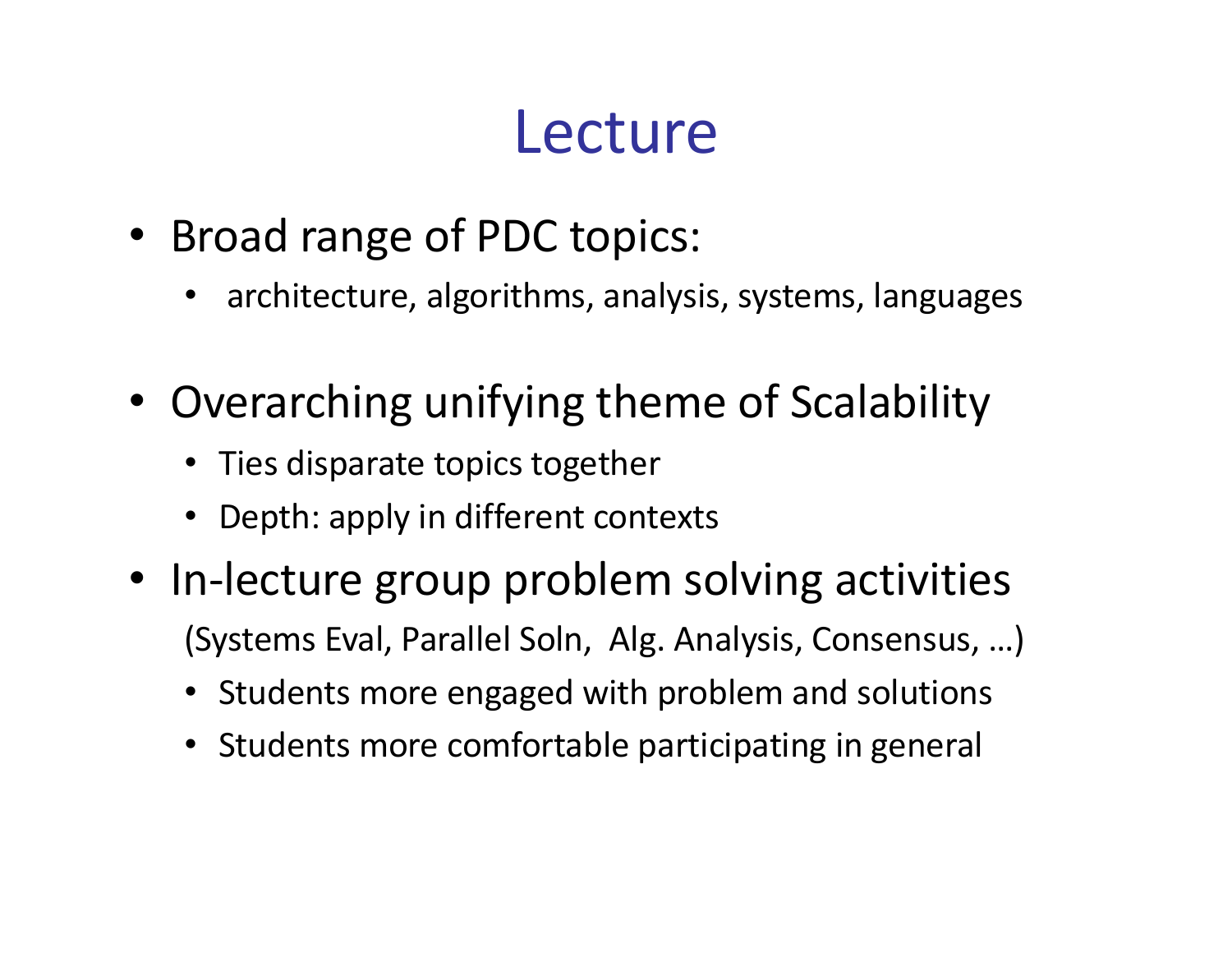## Paper Reading & Discussion

- Weekly in-class discussion of papers
	- Papers need to be accessible to undergrads
		- Earlier papers in a field, survey papers
- Assigned Paper Reading Groups
	- Discussion & Writing to prepare for in-class
- Professor leads in-class discussion
	- Goal: understanding of paper details, comparisons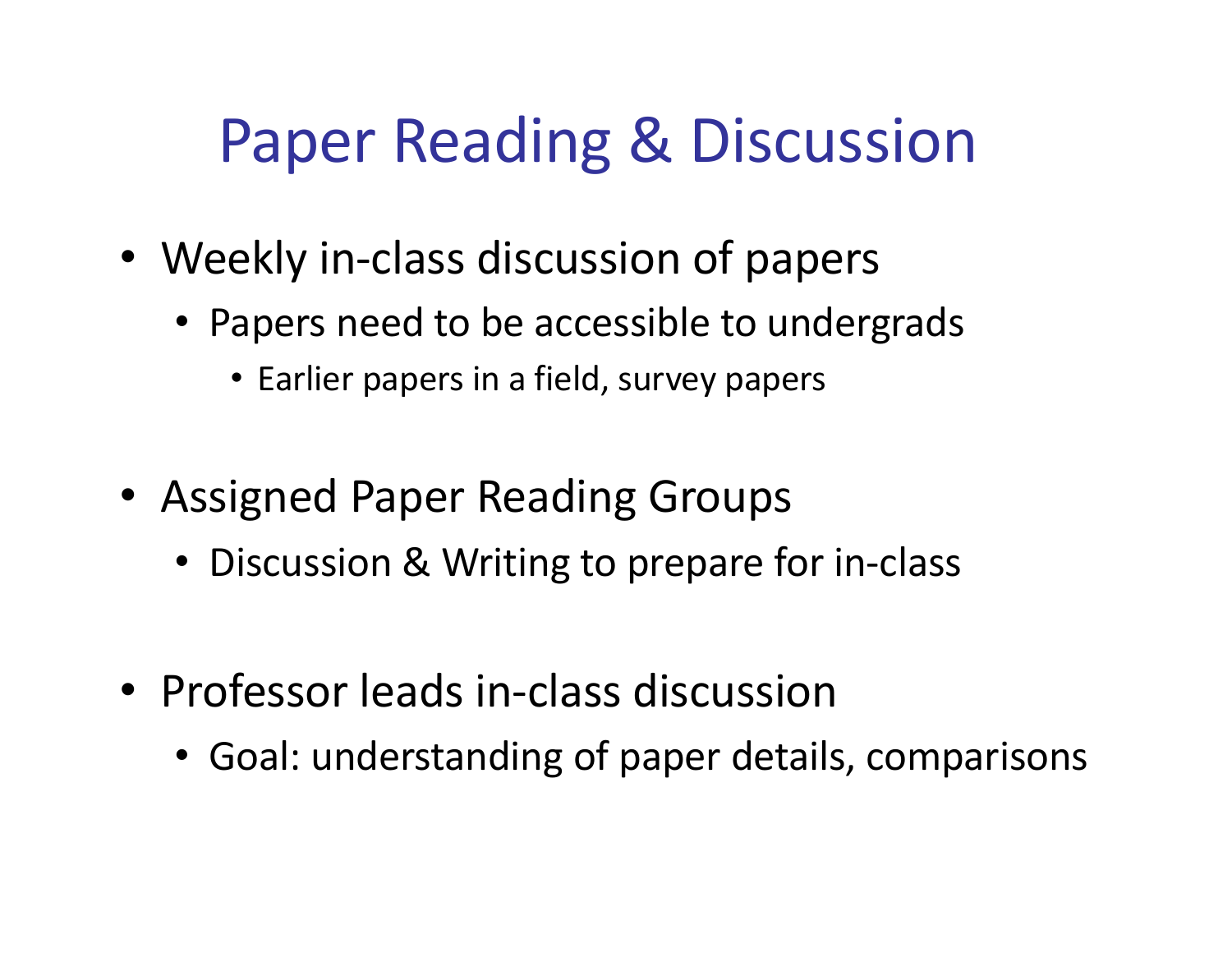## Course Project

- Assigned part way through course
- Topic is Very Open
	- Must have main focus on PDC
	- Structured around research question
- Large written and oral presentation parts
- With more work beyond semester, many have led to publications for students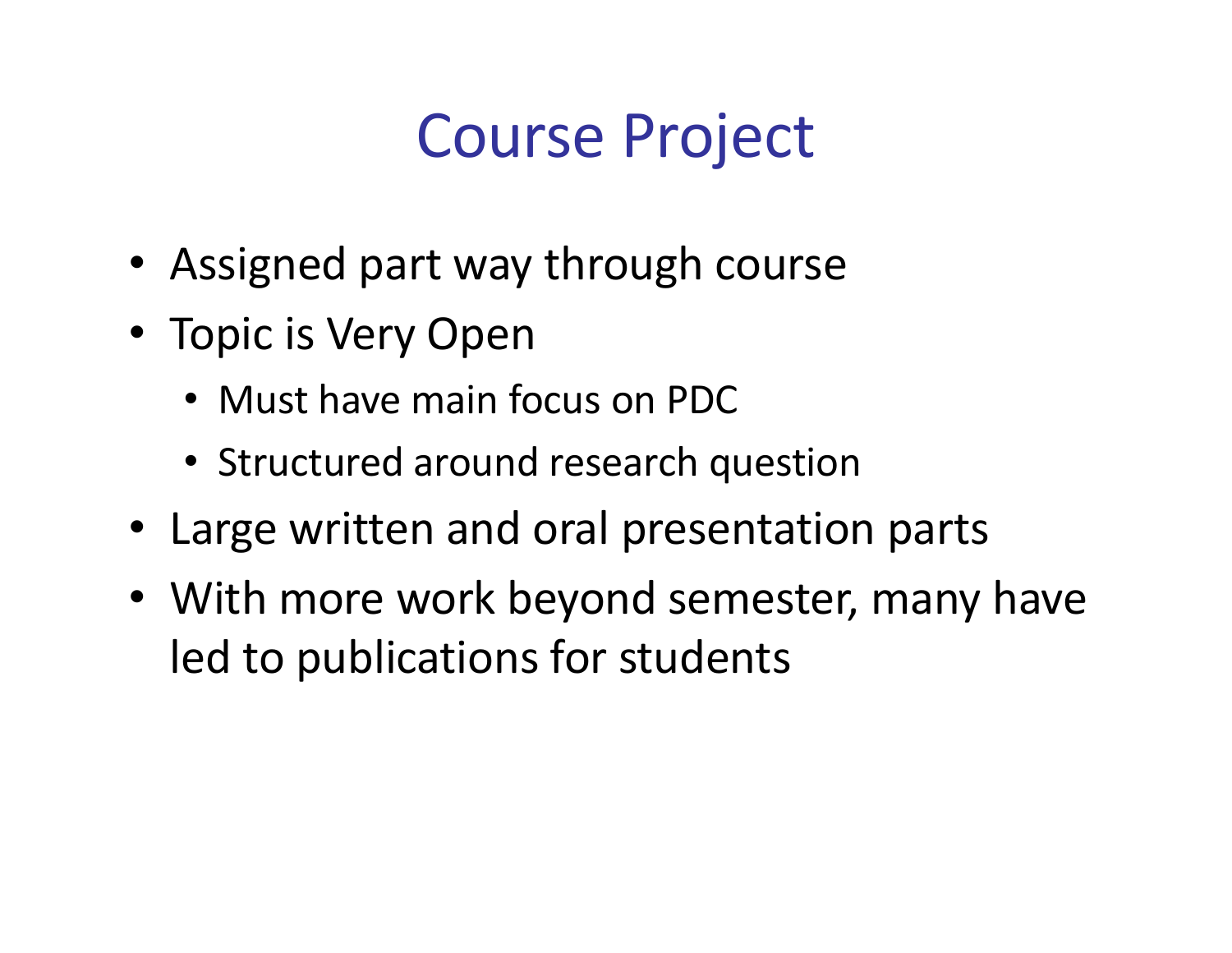#### Student Assessment of Learning Goals

How has the Course affected your ability to:

- 1. Analyze and critically read CS papers?
- 2. Formulate research question, design experiments to answer?
- 3. Write clear & complete research paper?

#### **Universally: students noted large improvements in their abilities of all of these:**

"tremendously"

"dramatically"

"significantly" …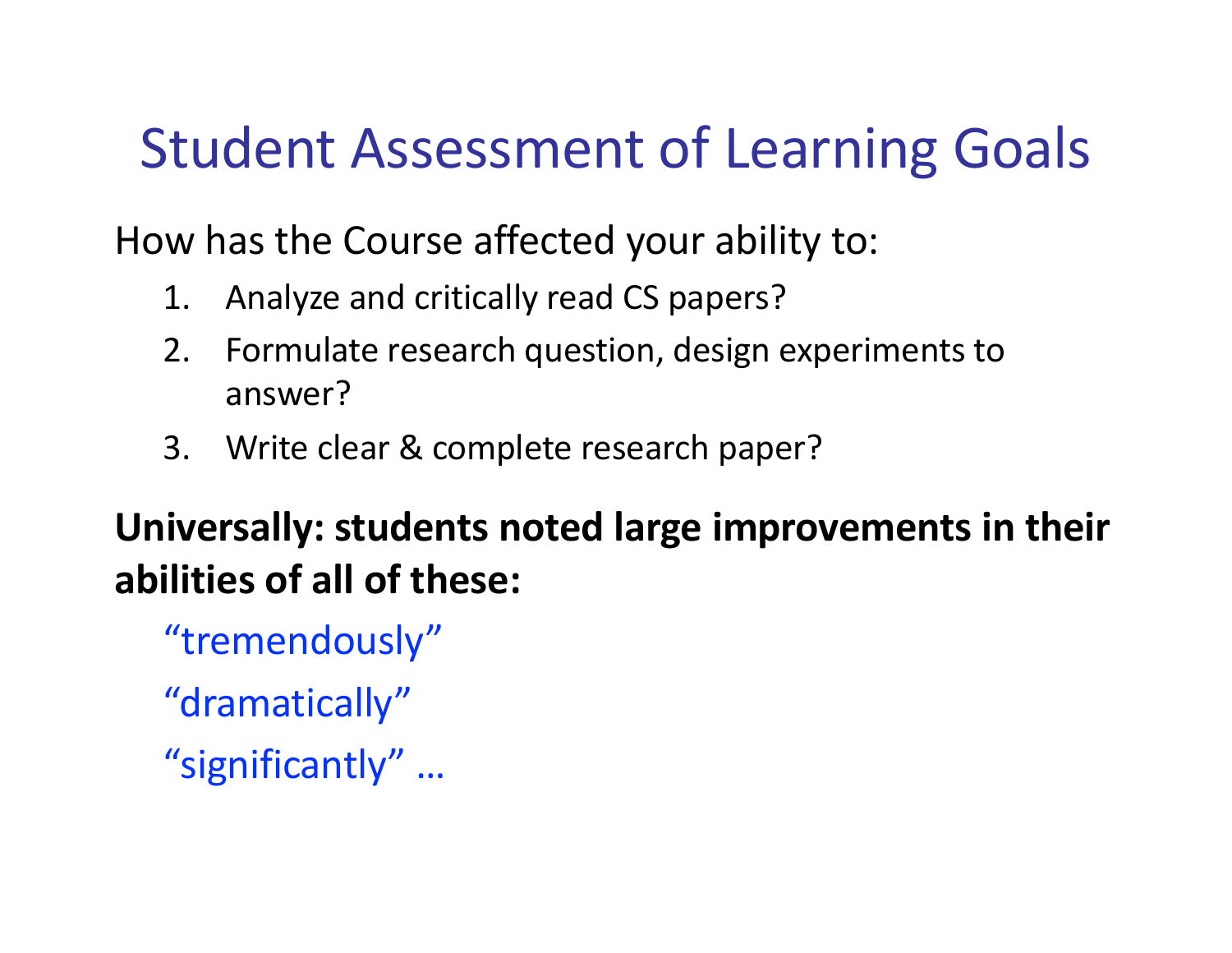## What We See

- Huge improvements in student's discussion & analyses of papers, in-class problem solving
- Impressive projects, written reports, oral presentations
	- Getting to pick the topic keeps them engaged, excited, invested in their project
- Sparks interest (and confidence) in PDC
	- Graduate school in PDC areas, seek jobs in field
	- Hear from alumni using what learn in this class
- Extremely satisfying & rewarding to teach!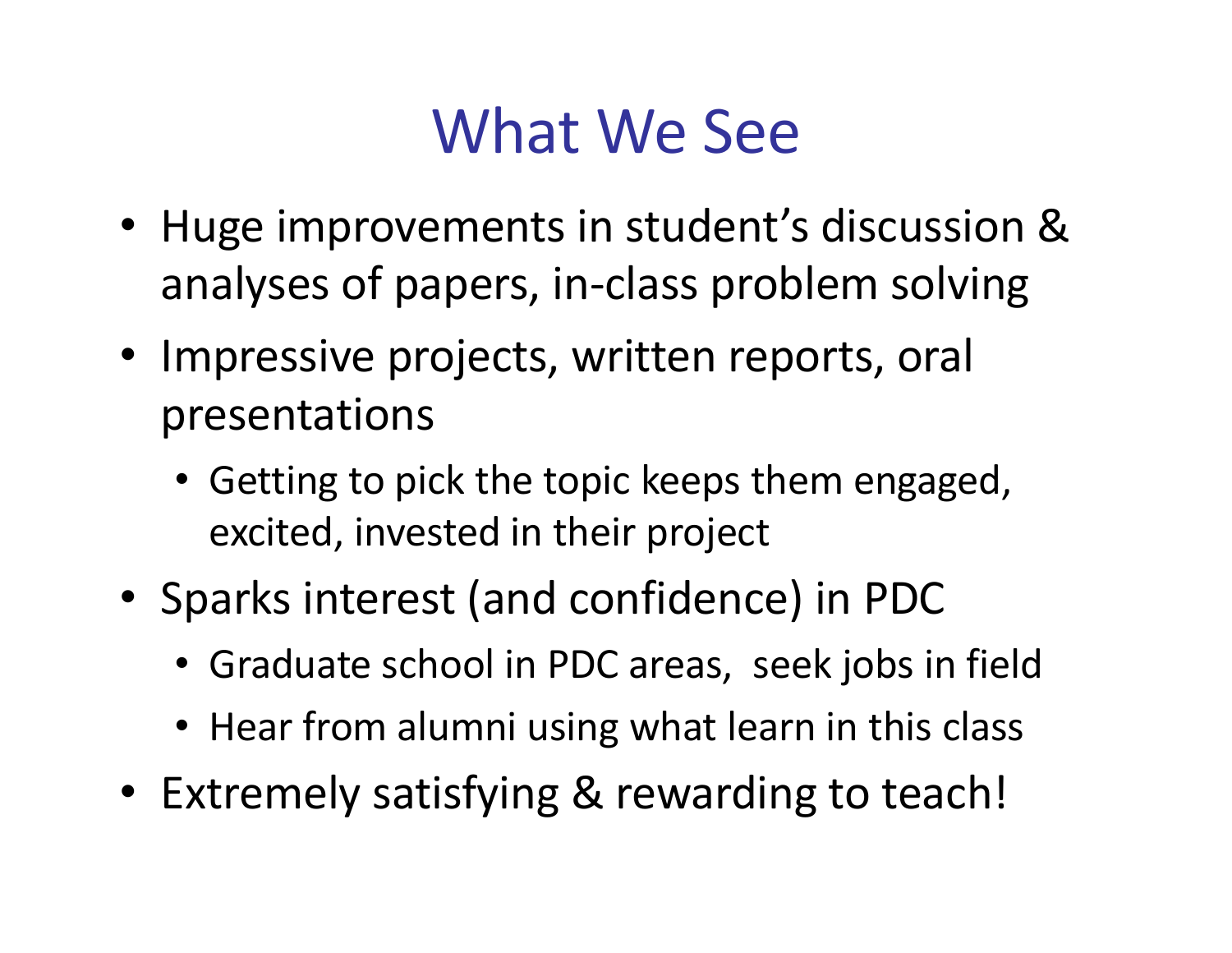### Lessons Learned

- 1. Can do lot of breadth and keep in depth, and both are important! But can't do it all: have to cut important & loved
- 2. Designing around an overarching theme helps tie topics together & provides common depth
- 3. Need multiple opportunities for depth Develop PDC thinking, analysis, problem solving
- 4. Give Practice in broad range of PDC lang/tools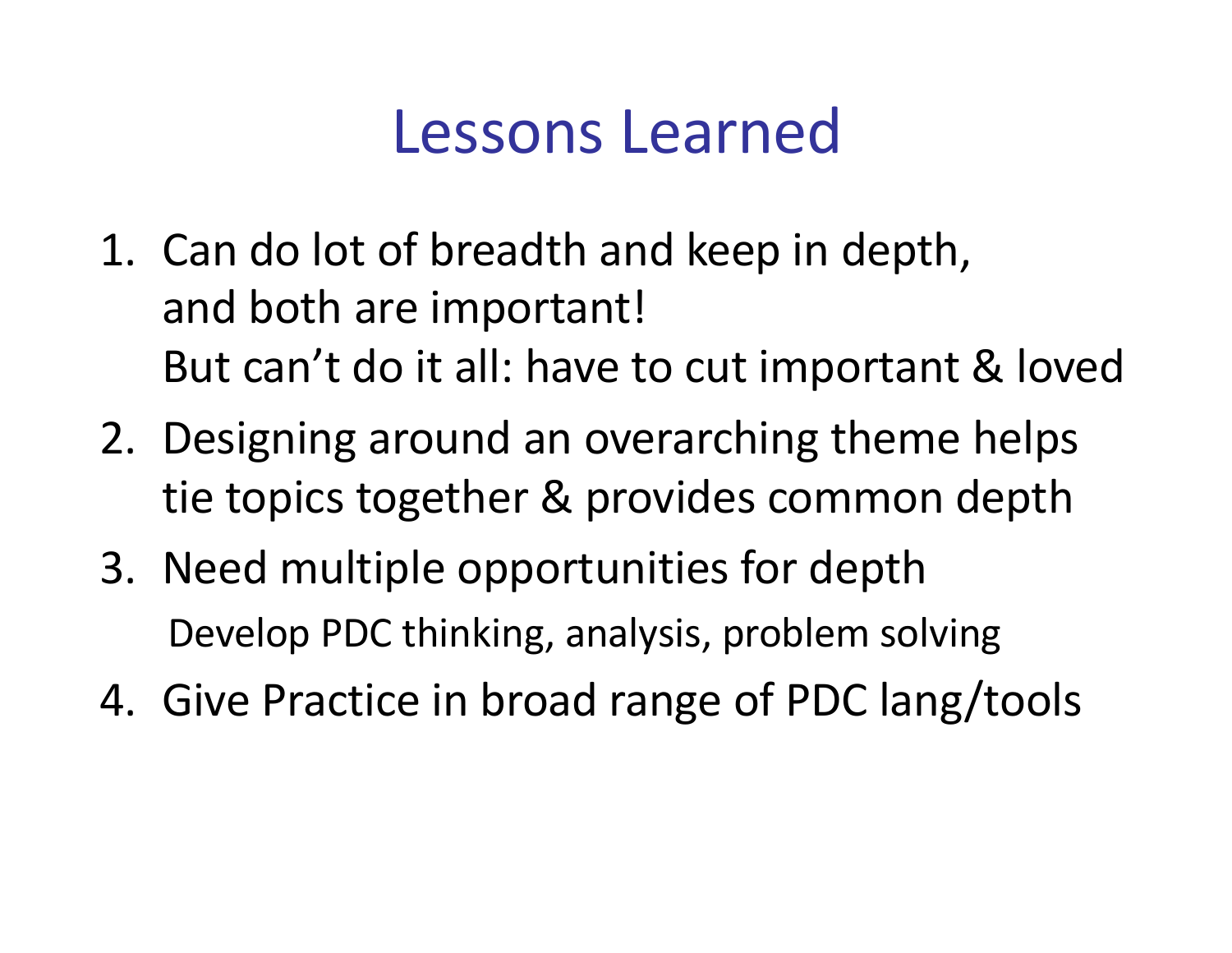## **Conclusions**

Our course that covers huge breadth of PDC was born out of constraints of our institution

We think this is the right design for a PDC course at the undergraduate level regardless of institution type/constraints:

- Exposure to breadth of fields & depth
- Sparks interest in PDC
- Prepares students for graduate work & work in the field, regardless of it directly PDC-based or not…ubiquity of PDC!